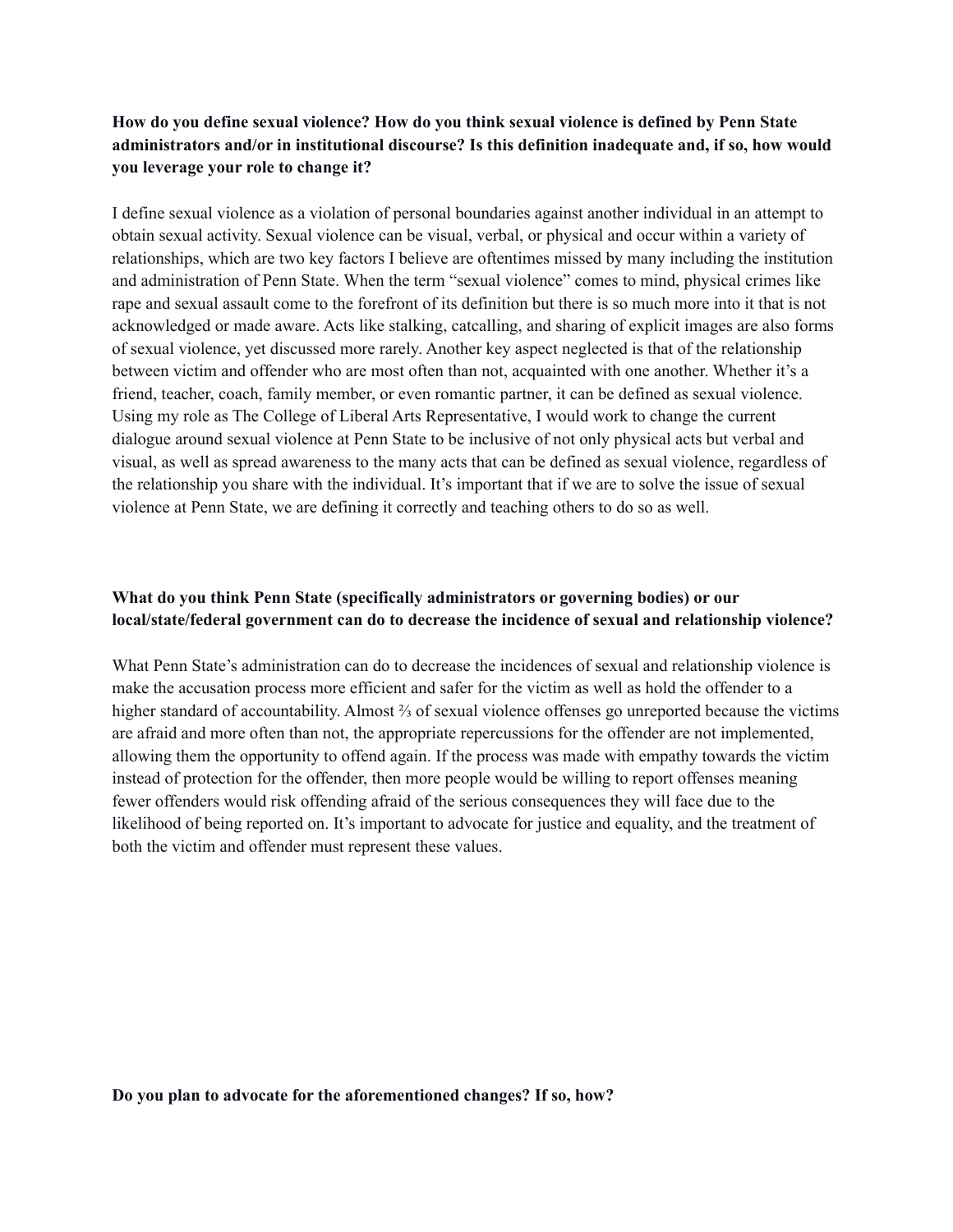To me, successful advocacy involves awareness, discussion, and resolution and this will be brought together by the transparency of students, faculty, and especially the administration of Penn State. Current efforts are not producing the necessary changes because there is a lack of transparency and comprehension. Penn State has a reputation to uphold, but the well-being and safety of its students must be prioritized, and as of right now, that is not the case. The administration does just enough to make it seem like progress is occurring when in reality, most of the work is being pioneered and upheld by the student body with little cooperation from them. We need transparency and cooperation. Yearly meetings between student and faculty representatives that are knowledgeable on this issue and Penn State administration and the governing body are needed to discuss reports and statistics from that year, as well as update the rules by which these situations are handled and discuss further additional courses of action. There needs to be a thorough report sent out to all students and faculty of Penn State as well as with consent from all parties reported on. I am aware that a process like this already occurs but that there have been issues in the past in terms of transparency and the withholding of information. With Penn State welcoming a new President who is a woman, I hope to have a discussion with her about the issues of sexual violence we face here at Penn State and advocate for her to make it a priority within her administration, something we've seen a lack of in years past.

## **What steps have you taken to bring anti-sexual-violence and/or social justice work into your education, workplace, and/or an organization that you have been involved with and/or personally become a better advocate?**

I think my biggest contribution in the environments around me in terms of bringing awareness to sexual violence and social justice issues as well as advocation is through a listening ear and a non-judgmental heart. It's hard to tell your story, and as someone who has experienced sexual violence, I know how difficult it can be to come to terms with what happened, let alone tell others about it. I advocate through telling my story and strengthening others to tell theirs when they're ready. I've gained an immense amount of respect and empathy for those who have experienced the consequences of sexual violence. It's not necessarily through any organization, job, or place that I bring this contribution but rather to the people I meet within and outside of them. I have become a better advocate by listening and learning from the testimonies of others and how they made them feel. I acknowledge them and their experience, and then together we work to touch another person and their story. I am a better advocate because of the people around me who have shown me that no matter what you've experienced, it doesn't define you, and instead empowers and motivates you to create change.

**If elected, what organizations will you maintain relationships with? Will you start or maintain a relationship with anti-sexual violence organizations? If so, how?**